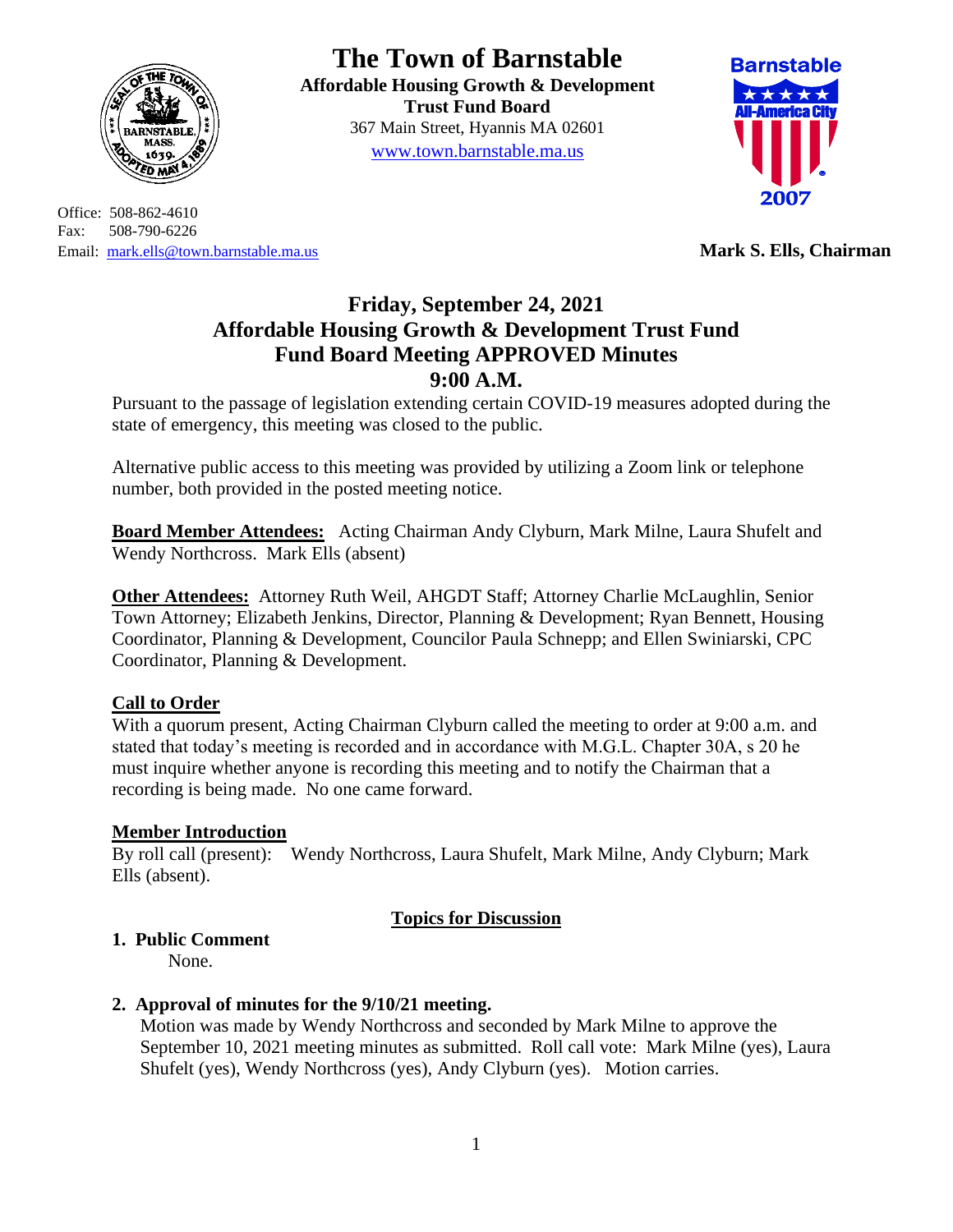Mark Milne noted that a check for the return of funds from Housing Assistance Corp has been received.

#### **3. Application for Funding: Review of the application submitted by Jake Dewey for predevelopment funds to support the redevelopment and development of the following parcels located in Hyannis, MA: 560 West Main Street, 4 Elis Drive, 14 Ellis Drive, 15 Elis Drive, 20 Elis Drive, 30 Elis Drive, 31 Elis Drive, 35 Elis Drive, 39 Elis Drive, 40 Elis Drive and 44 Elis Drive.**

This agenda item was continued to the next meeting of the Affordable Housing Growth & Development Trust Fund Board.

### **4. Review of the Notice of Funding Availability (NOFA) for Fiscal Year 2022-2023.**

Ruth noted that based on previous discussions the applications for pre-development funds will be rolling and there will be rounds for development funds however, there was not a final consensus or vote. Members continued discussion regarding having rounds and rolling applications and the benefit of both noting that applications in rounds would allow for applications to be compared while rolling applications would be more flexible and not create additional hurdles. Laura noted that when CPC was holding rounds, an application could be taken out of a round if it was necessary for example to provide a match for a State grant. Members agreed that holding rounds for development funds provides structure and may incentivize developers into coming forward if there is a known deadline with flexibility to take an application out of the round if necessary. It was determined that the developer that Ruth is presently working with should wait for the application round in January, however if there is an urgency, it would be considered out of round.

After discussion, members agreed that applications for funds for pre-development to determine initial feasibility will have limited information available for affordability and number of units up front as this is determined further into the process. Laura Shufelt suggested that for initial feasibility determinations \$50,000 is plenty and once determined feasible, there are other sources of funds that can be accessed for both profit and non-profits organizations. Members agreed that \$50,000 was a good maximum target amount for a pre-development application noting however that if a developer comes in with other challenges on the site, additional pre-development funds would be considered. After discussion, it was agreed that the minimum level of affordability required for forgiveness of the pre-development funds would be 20% with no varying levels. It was acknowledged that prior receipt of Trust funding should not preclude a developer from additional funding and should be reviewed on a case by case basis.

#### Development Activities

Ruth noted that the first alternative attempts to provide a sliding scale of funding based on the percentage of affordable units and the level of affordability however it does not capture other issues that the Trust looks at in an application and is formula based on the level of affordability which some communities do follow. It was agreed that this formula does not reflect the goal of the Trust's program. After discussion, it was decided to set \$75,000 per unit as the basis with the stipulation that up to \$100,000 per unit can be achieved through the listed housing priorities and if it is discovered that the per unit cap is preventing people from bringing forward development, it can be revisited.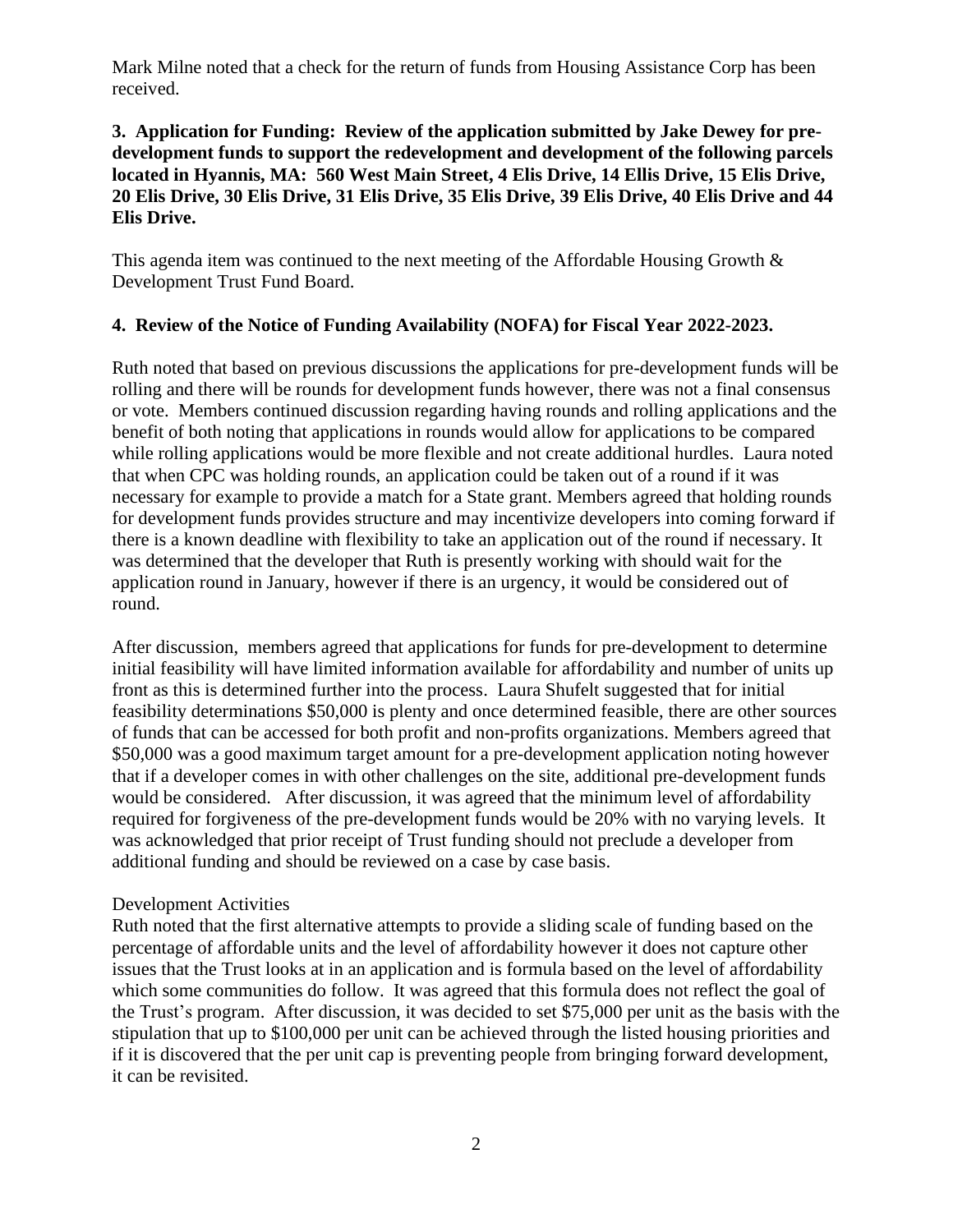#### Community Housing

Ruth explained that this category provides for 81-100% AMI under the Community Preservation Act and said she reflected what was in the previous NOFA for this category with \$65,000 per unit with a maximum funding per project of \$500,000 for the sake of discussion. After member discussion regarding demand for housing of all types including market rate and 100% AMI, it was decided that this category should be capped at \$50,000 per unit instead of \$65,000 and kept at 100% AMI or below, noting that there are clear benefits to units being restricted in perpetuity.

All agreed to accept the language under the section "Deviation from Funding Guidelines" requiring the Trust to specifically articulate the circumstance that forms the basis for the deviation outside established funding parameters.

Ruth noted that she spoke with the Town Attorney regarding the electronic submission of Trust applications as a default position. Electronic submission is acceptable as long as an applicant has an option of providing a hard copy if they prefer, and the record is stored with the other electronic records and available for public requests. Further, IT has offered to assist in converting the Trust applications to fillable PDF forms.

Motion was made by Wendy Northcross and seconded by Mark Milne for a final NOFA to be prepared with the changes as discussed at today's the meeting. Roll call vote: Mark Milne (yes), Laura Shufelt (yes), Wendy Northcross (yes), Andy Clyburn (yes). Motion carries.

#### **5. Review of the proposed application for Pre-Development Activity funds.**

Ruth explained the changes to the application noting that the matrix lays out the various tasks for which a developer would be asking for pre-development funds and the required information and documents. Ruth shared that pre-development funds will be disbursed on a reimbursement basis. Laura said that this is similar to most pre-development funding and allows for the ability to do a hard stop if the project is discovered unfeasible at any point.

Motion was made by Wendy Northcross and seconded by Laura Shufelt to approve the Pre-Development Funding Application. Roll call vote: Mark Milne (yes), Laura Shufelt (yes), Wendy Northcross (yes), Andy Clyburn (yes). Motion carries.

#### **6. Review of the proposed application for Development Activity funds.**

Ruth noted the application round deadline of January 22, 2022 and provision for electronic filing on the front page with major changes in paragraph 9 where the financial requirements are spelled out more specifically. Laura Shufelt suggested that the development and operating pro formas at the bottom of page 6 be standardized in order to clearly state what the Trust is seeking for information and also to facilitate comparisons. Laura said she will provide an industry standard to Ruth for the pro formas and noted that Letters of Interest from lenders demonstrate an applicant's ability to borrow and the lender's interest in lending which is an industry standard. Ruth explained that the Trust voted for the evaluation criteria to apply only to units 10 or more and will make that clarification. Laura suggested that under "Unit and Income Mix for Sale/Rent" on page 3, the percentage amounts be eliminated so the developer can fill these in based upon the different AMI targets of their project.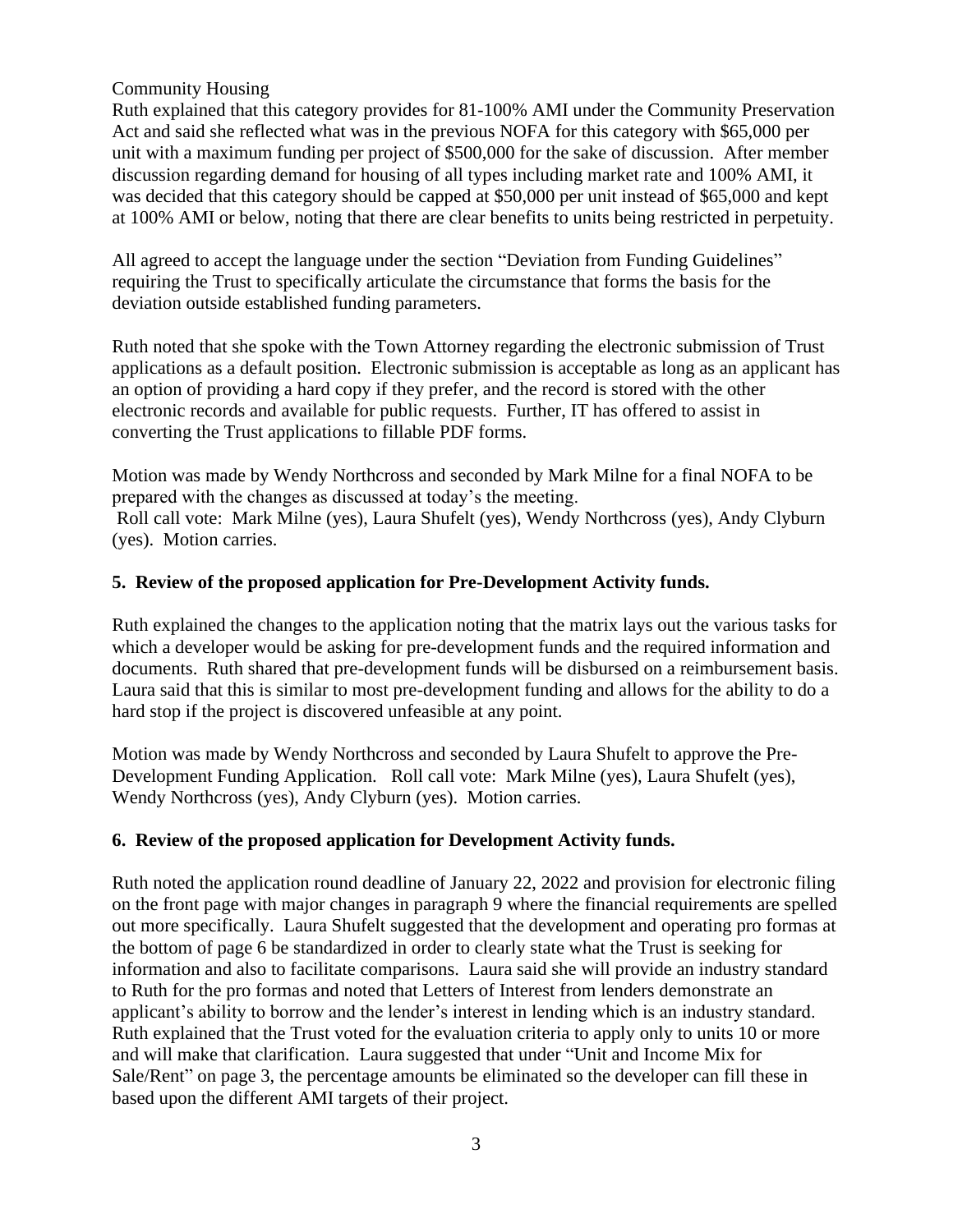Motion was made by Wendy Northcross and seconded by Mark Milne to approve the Development Funding Application with the comments and changes made and addition of the standardized pro forma that Laura will subsequently provide to Ruth. Roll call vote: Mark Milne (yes), Laura Shufelt (yes), Wendy Northcross (yes), Andy Clyburn (yes). Motion carries.

#### **7. Review of proposed revisions of Evaluation Criteria for Development Activity Funds.**

Ruth said she added item 13 in the bonus category because it was added in the NOFA for projects converting existing buildings and structures into new affordable housing units – 10 points. She explained that this criterion is also in the Community Preservation Act as well as the Town's Housing Production Plan. Clarification will be provided that a minimum of 65 base points must be reached before bonus points are applicable.

Motion was made by Laura Shufelt and seconded by Mark Milne to Approve the Evaluation Criteria for Development Activity Funds Worksheet with suggested clarifications. Roll call vote: Mark Milne (yes), Laura Shufelt (yes), Wendy Northcross (yes), Andy Clyburn (yes). Motion carries.

#### **8. Discussion of staff support for the Trust.**

Ruth explained that when she retired she had hoped to travel especially during the winter months but obviously the pandemic put a damper on those plans. With luck she said she is hoping to travel more in coming months and and hopes to leave at the end of the year but will be available beyond if needed. Andy Clyburn thanked Ruth for the work she has done for the Trust and asked Trust members if the position is one that the Trust would want to continue to pursue moving forward. Wendy said that the Trust has made the most progress with dedicated staff which will still be necessary at some level and recommended that the Trust seek a replacement for Ruth. Laura said that dedicated staff will be needed to move the Trust forward especially if starting to lend and track money and monitor stating she would be in favor of seeking a replacement. Elizabeth Jenkins noted that the position is funded from CPA funds. All agreed that they were comfortable with the Director of Planning & Development working with the Director of Finance and HR to bring on a replacement for Ruth for the start of calendar year 2022.

Motion was made by Wendy Northcross and seconded by Mark Milne for the Director of Planning & Development to work with Director of Finance and Human Resources to bring on a replacement for Ruth for the start of calendar year 2022. As a friendly amendment, Laura requested that the Trust be provided with the proposed Scope of Services of the position so they may provide comment. Roll call vote: Mark Milne (yes), Laura Shufelt (yes) Wendy Northcross (yes), Andy Clyburn (yes). Motion carries.

#### **9. Update on request of the Cape and Islands Veterans Outreach Center, Inc. to convert the approved loan of \$90,000 in Trust Funds into a grant to support the creation of 5 Single Room Occupants (SRO) Units for homeless veterans located at 1341 Route 134, Dennis, MA.**

Ruth said she received an inquiry from the attorney representing the Veteran's Outreach Center. He said that the building is fully occupied and rather than taking a loan from the Trust because of timing, they request that the proposed loan be converted to a grant. Ruth shared that no funds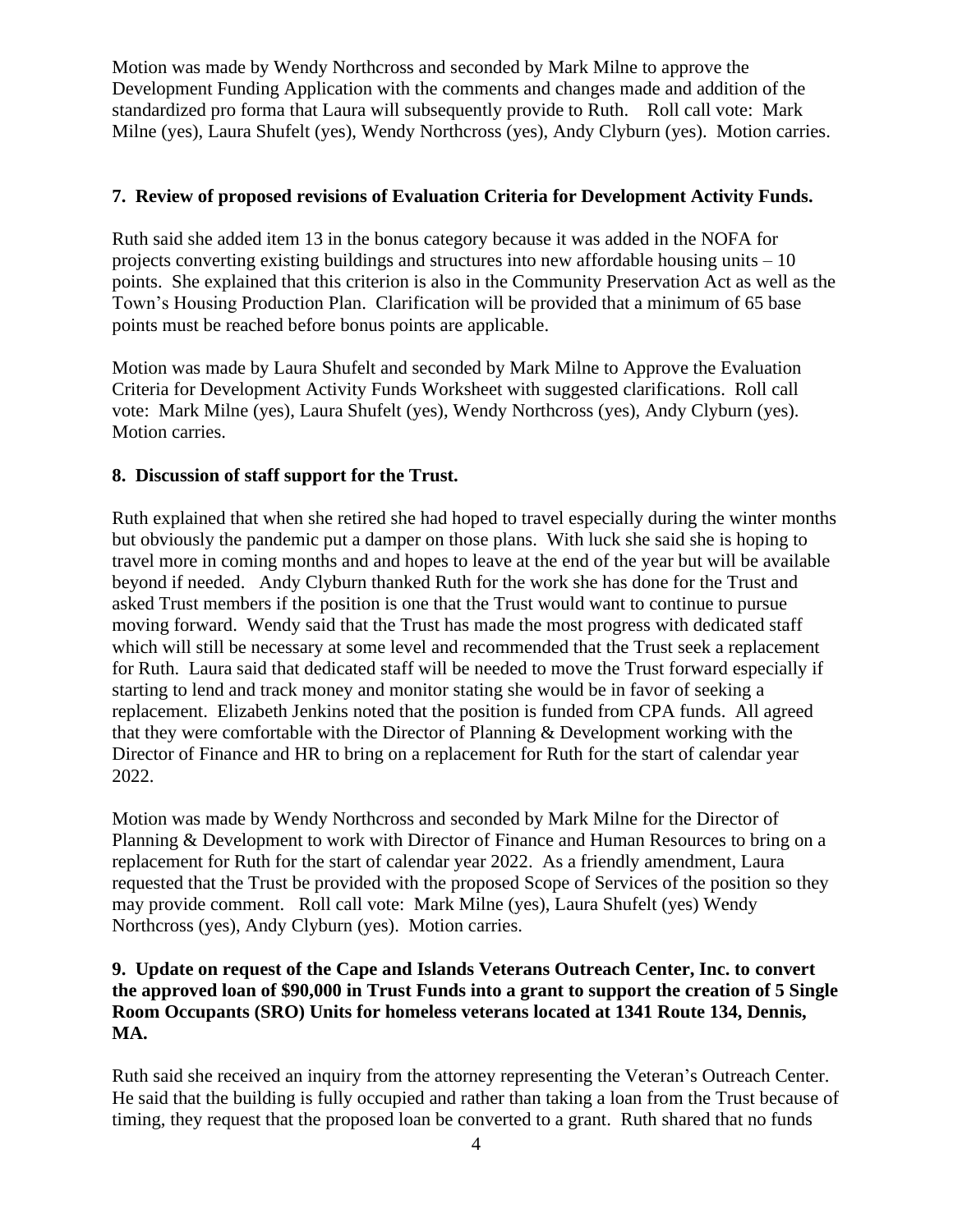have been disbursed as yet and according to the previous vote of the Trust that was incorporated into the Grant Agreement, the Outreach Center could come back to the Trust to convert the loan to a grant if they can prove the funds are still needed, noting an outstanding line of credit with the Cape Cod 5 Bank that would be paid off with the CPA funds. As originally voted by the Trust, an affordable housing restriction will still be needed and the Town of Dennis as the property owner will need to be a party. Ruth said she would reach out to the Town Planner, Dan Fortier, to see the status of any other CPA funds that have been used for the project and other restrictions that are on the property and then get back to the Trust.

#### **10. Discussion of how best to publicize the Notice of Funding Availability (NOFA) for Fiscal Year 2022-2023.**

Ruth said that she and Elizabeth had previously met with Lynne Poyant regarding publicizing the NOFA and one take away was that it would be very helpful to Elizabeth if a hand out with the Trust requirements was created that she could hand to potential developers she is frequently meeting with. It may also be helpful to have something for the public explaining how to create affordable housing in Barnstable also and she suggested an event could be held, noting however that funding is only a part of this. People need to be informed and interested in creating affordable housing and aware that the Town of Barnstable is encouraging, facilitating and funding this. Ruth shared that she would like to create a guidebook for the Trust for anyone to access. She noted that there is a lot of potential and a variety of housing initiatives that Elizabeth is involved in. Additionally, Ruth said she would like to figure out how to induce developers and owners to convert existing units to affordable units because this may be the quickest way to create affordable units however she said she is not sure what incentives would be needed. Laura said almost every community is working toward this goal and the incentives are different in each community noting that it still can be a long process because with an affordable restriction new tenants are required. Laura shared that a simplified process for fewer than 6 units of affordable housing is being worked out at the State level however it may be a year away due to State's being tied up with eviction and foreclosure diversions. Ruth shared that the Trust has initially contacted developers, attorneys on and off Cape but will do this again. It was decided that Ruth, Elizabeth, Ryan and Lynne will work together and return to the Trust for direction.

#### **11. Correspondence.**

None.

#### **12. Discussion of topics for future meetings.**

- Jake Dewey's Pre-Development Fund Application
- Draft NOFA
- Veteran's Outreach Center
- Update on 1200 Phinney's Lane -contact David Anthony

After discussion regarding previously scheduled Affordable Housing Growth and Development Trust Fund Board meeting dates in the month of October and member availability, it was decided that the Trust will change the meeting dates to October 15 and October 29, 2021.